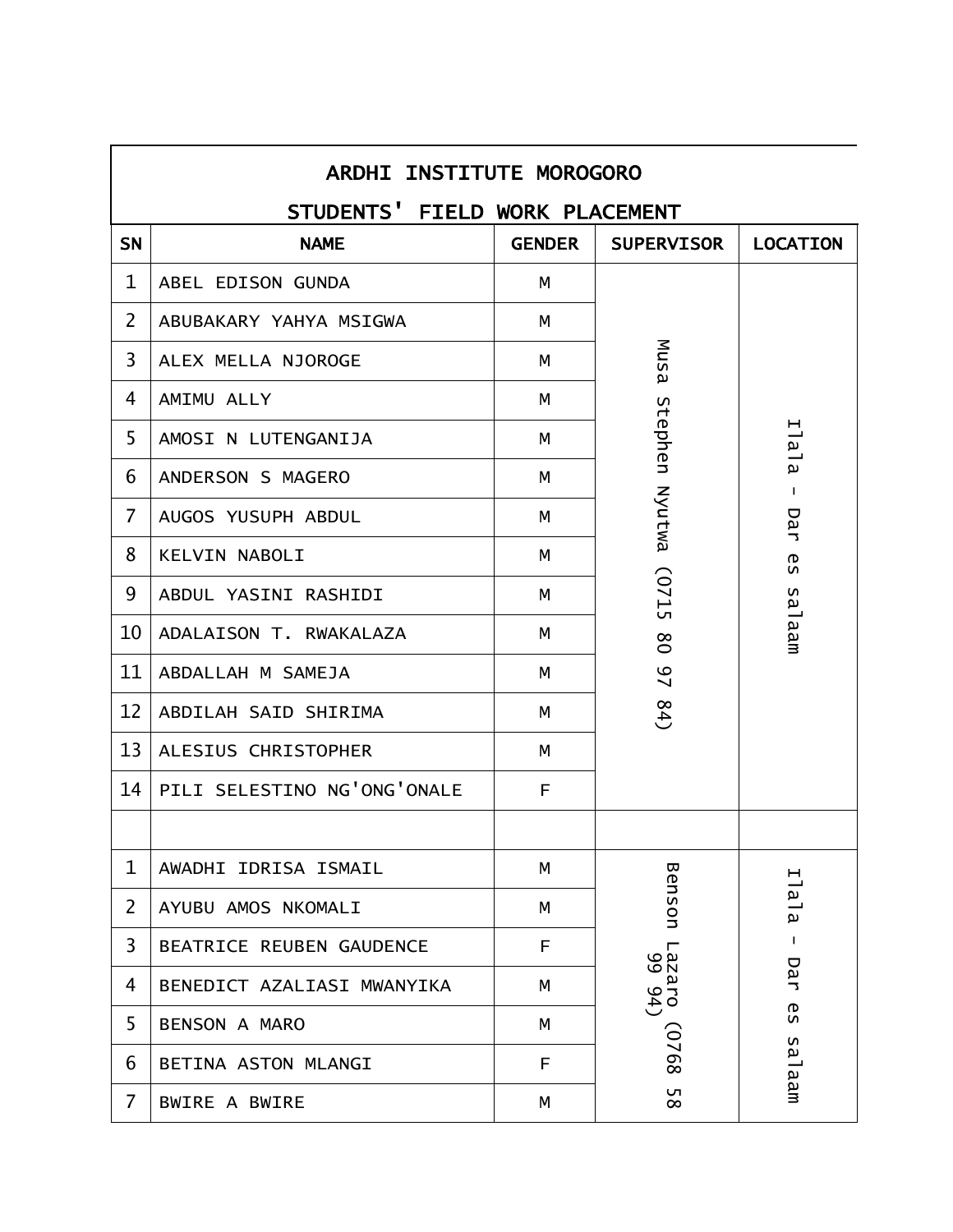| 8                 | ALEX THOMAS URIO          | M  |                 |        |
|-------------------|---------------------------|----|-----------------|--------|
| 9                 | AMINA M MWENDA            | F  |                 |        |
| 10                | ATUKUZWE JACKSON MUYA     | М  |                 |        |
| 11                | ALEX BENATUS MUYENJWA     | M  |                 |        |
| $12 \overline{ }$ | ALLY AREF ALLY            | M  |                 |        |
| 13                | AMINA BAKARI SHEKUE       | F  |                 |        |
| 14                | AMOS PETER                | M  |                 |        |
|                   |                           |    |                 |        |
| $\mathbf 1$       | CHACHA MWITA MAHEMBA      | M  |                 |        |
| $\overline{2}$    | CHRISTINA PETRON TEMBA    | F  |                 |        |
| 3                 | CHRISTOPHER LAZARO MGAYWA | M  |                 |        |
| 4                 | DANIEL S ARON             | M  | Glory           |        |
| 5                 | DAVID CHARLES CHIDUO      | М  |                 |        |
| 6                 | DEODATUS EDWARD MOSHA     | M  | <b>Emmanue1</b> |        |
| $\overline{7}$    | DEOGRATIUS B NTONGANI     | M  |                 | Katavi |
| 8                 | LOYCE DANIEL JOSEPH       | F. | (0672           |        |
| 9                 | AZALIA FESTO ALEX         | M  |                 |        |
| 10                | <b>BARAKA WILSON</b>      | М  | 934             |        |
| 11                | GWAMAKA MWAMPONDELE       | M  | 419             |        |
| 12                | AMIRI I MUHALILA          | M  |                 |        |
| 13                | MHELERA A GABRIEL         | M  |                 |        |
| 14                | CHIBA W YAKUBA            | М  |                 |        |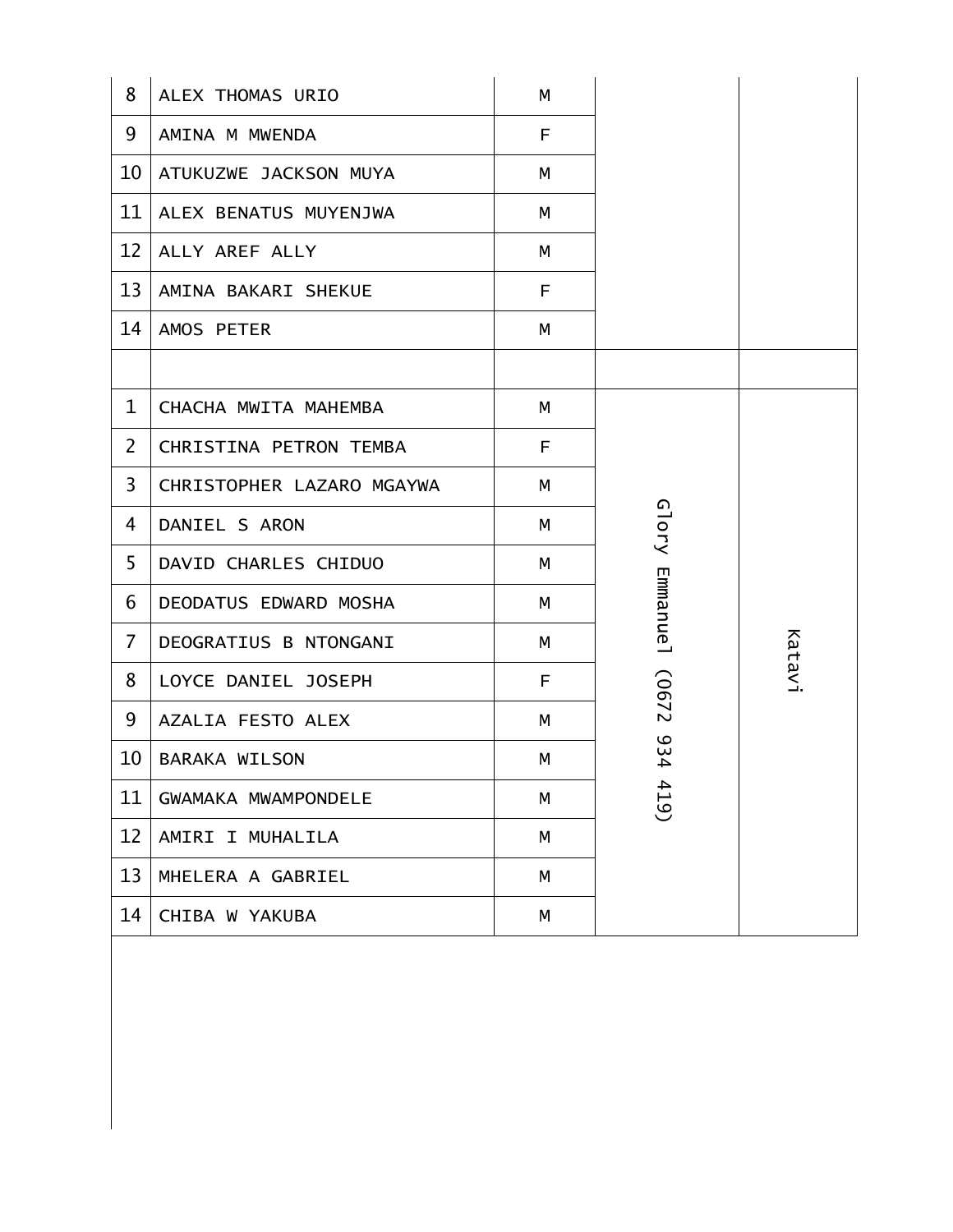| $\mathbf 1$    | <b>HERRY D MSOSA</b>      | М |                       |             |
|----------------|---------------------------|---|-----------------------|-------------|
| $\overline{2}$ | DORICE J KILUSU           | F | Katemi                |             |
| $\overline{3}$ | ELIAN ELIZEUS MUNGEREZA   | М |                       |             |
| 4              | ELIAS A SANGA             | М | Patrick               |             |
| 5              | ELISHA MTAMBALIKE FRANCIS | M |                       | salaam      |
| 6              | ELIZEUS JULIUS            | M | $\frac{and}{38}$      | 65          |
| $\overline{7}$ | EMELIA ANJERO MTASIWA     | F | $\frac{5}{20}$        | $-Dar$      |
| 8              | EMMANUEL ANDREW           | M | $10^{75}$             |             |
| 9              | JULIETH PERES KAGOMA      | F | $(0766 43$<br>$(0713$ | Kigamboni   |
| 10             | DAVID AMBROS NGONYANI     | М |                       |             |
| 11             | EMMANUEL EGOBI            | M |                       |             |
| 12             | CLAUDIO ALIKADO LUSAMBO   | М | Kafefa                |             |
| 13             | MWANAHIBA B MNAMBE        | F | Pius                  |             |
| 14             | <b>GODFREY T MALLYA</b>   | M |                       |             |
|                |                           |   |                       |             |
| $\mathbf{1}$   | ERICK A FRANCOO           | M |                       |             |
| $\overline{2}$ | ERICK GEORGE OMOLLO       | М |                       |             |
| 3              | ALLEN J MASEBO            | M | Manya                 |             |
| 4              | ESTHER K RWEZAULA         | F | E                     |             |
| 5              | EVIDENCE KYOMA MUNYAGI    | М | Majogoro (0717        |             |
| 6              | EWALD R ULOTU             | М |                       | Kilimanjaro |
| $\overline{7}$ | FARAJA EMMANIA MVENA      | F |                       |             |
| 8              | FILIPO EWALD TEMU         | M |                       |             |
| 9              | MELIYO DAUDI HARAKA       | М | 830                   |             |
| 10             | GODWINE WILBARD           | М | 52                    |             |
| 11             | CASPAL SAVIO MBILINYI     | М | $\overline{4}$        |             |
| 12             | DORAH SEMWIJA             | F |                       |             |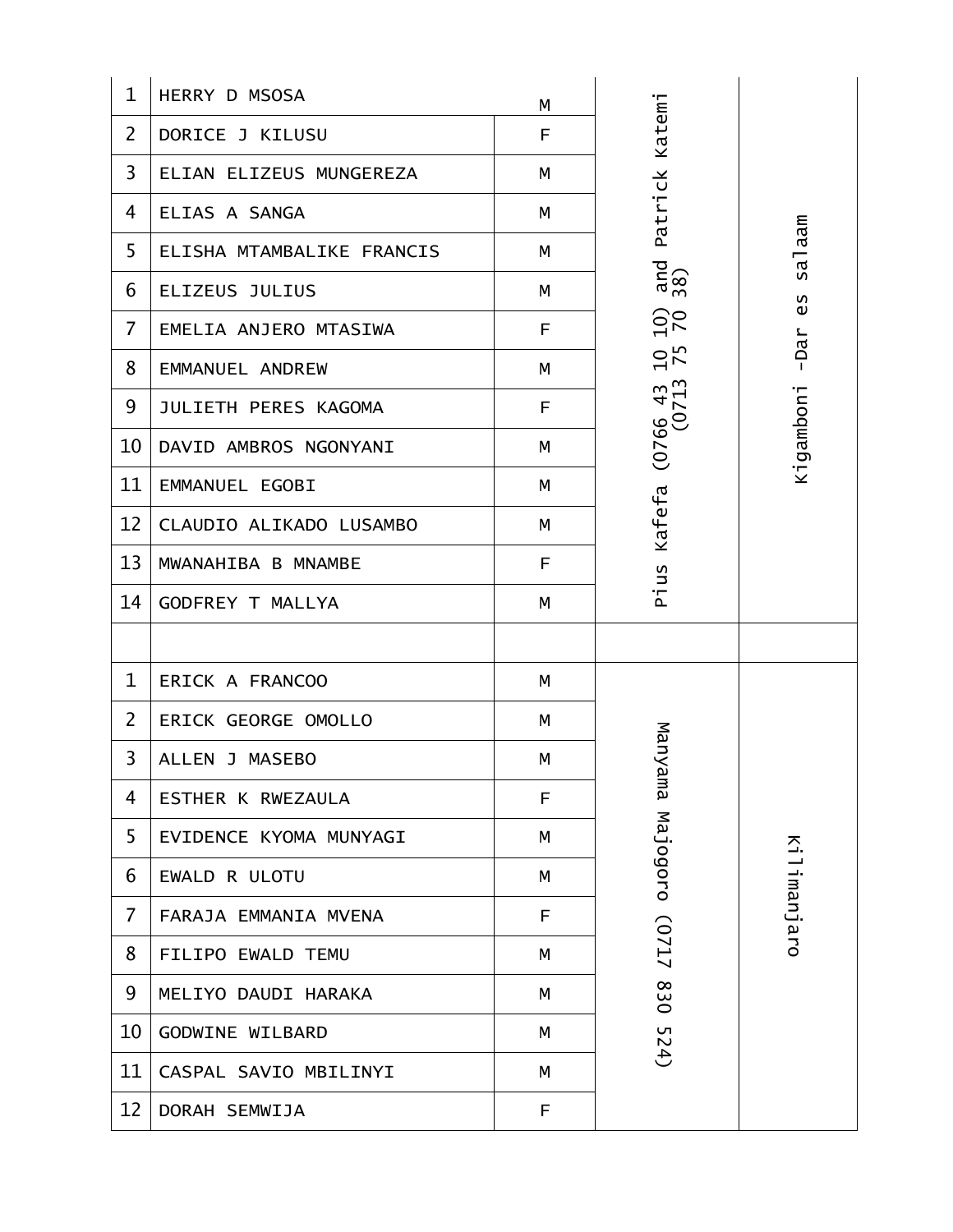| 13             | EDWINI JUSTINE MAGENI         | М  |                |              |
|----------------|-------------------------------|----|----------------|--------------|
| 14             | IBRAHIM SUFIANI MWEDI         | М  |                |              |
|                |                               |    |                |              |
| $\mathbf{1}$   | FORTUNATUS JOHN               | M  |                |              |
| $\overline{2}$ | FORTUNETUS OMARI MGAYA        | F. |                |              |
| $\overline{3}$ | FRANK BATROMEO NDEGEYA        | M  |                |              |
| 4              | FROLIAN KAIZA FIDELY          | М  |                |              |
| 5              | FURAHA E KAPONDA              | м  | Colman         |              |
| 6              | GEORGE BUGINGO JOSEPHAT       | М  |                |              |
| $\overline{7}$ | <b>GRACE M DUNGAW</b>         | F  | Masawe         |              |
| 8              | HAIKA PETER STANSLAUSS        | F  |                | Geita        |
| 9              | JACKLINE RABSON KILEO         | F  | (0652          |              |
| 10             | HALIDI ALLY MOHAMEDY          | М  | 94             |              |
| 11             | HAMIDA M MADOTO               | F  | 49             |              |
| 12             | HAROUN R MERO                 | M  | 64)            |              |
| 13             | FAUSTUS S REGINALD            | М  |                |              |
| 14             | FESTO JAPHET BUGANGO          | M  |                |              |
| 15             | FRANCIS WILBARD               | М  |                |              |
|                |                               |    |                |              |
| $\mathbf 1$    | FURAY J RUME                  | M  |                |              |
| $\overline{2}$ | GEORGE VISENTI MSWATA         | М  | Modest         | Ilala        |
| 3              | <b>GIBONS H MWAKALIKU</b>     | М  |                | $\mathbf{I}$ |
| 4              | <b>GLADNESS DAVID MACHARE</b> | F. | Machupa<br>68) | Dar          |
| 5              | <b>GLORY DEO MACHA</b>        | F  |                | <b>GS</b>    |
| 6              | GLORY LAZARO MSASALAGA        | F  | (0764          |              |
| $\overline{7}$ | GODLIZEN RICHARD KAUKY        | М  | $80\,$         | salaam       |
| 8              | GODLOVE S SUMARI              | М  | 95             |              |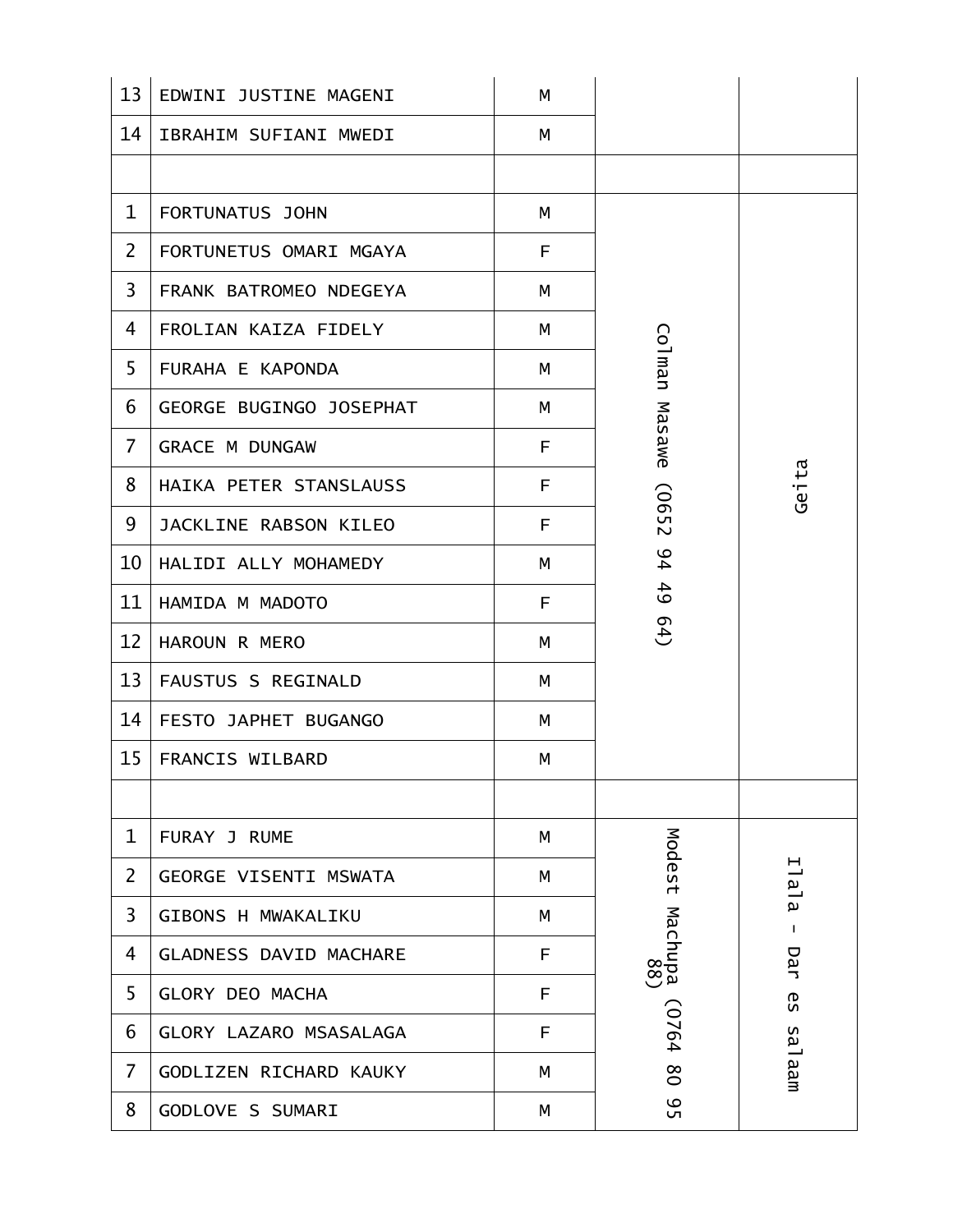| 9               | JACKSON R ENYASI         | M |                                 |        |
|-----------------|--------------------------|---|---------------------------------|--------|
| 10              | IBRAHIM YOHANA AMOS      | M |                                 |        |
| 11              | JACKSON E JACKSON        | M |                                 |        |
| 12              | JACQUELINE JOSEPHAT      | F |                                 |        |
| 13              | GAYYO DANIEL KINYAMAGOHA | M |                                 |        |
| 14 <sup>1</sup> | <b>GEOFREY STEPHANO</b>  | M |                                 |        |
| 15 <sub>1</sub> | DAUDI A NASSARY          | М |                                 |        |
|                 |                          |   |                                 |        |
| $\mathbf{1}$    | HAMIMU A FARAJI          | M |                                 |        |
| $\overline{2}$  | HARRISON MILTON OIGO     | M |                                 |        |
| 3               | HELENA GODFREY KILEO     | F |                                 |        |
| 4               | DITMAS PASTORY LWEKAZA   | M |                                 |        |
| 5               | HOSIANA MARKO RANTSIM    | F | Renatus                         |        |
| 6               | IBRAHIM RABI ZACHARIA    | М |                                 |        |
| $\overline{7}$  | IDDI SADICK GWASSA       | M | <b>Buberwa</b>                  |        |
| 8               | IMANI C ALFRED           | M |                                 | Mtwara |
| 9               | JOHN ADRIANO KIHALALWA   | M | (0758                           |        |
| 10              | JORDAN J SOINGEI         | M | $\boldsymbol{\sim}$<br>$\sigma$ |        |
| 11              | JOSEPH M MBALIKA         | М | $\mathcal{S}$                   |        |
| 12              | GODFREY YUSTIN KUNZUGALA | M | G <sub>5</sub>                  |        |
| 13              | HAMISI MSTAFA ALLY       | M |                                 |        |
| 14              | HERMINA J BARNABA        | F |                                 |        |
| 15              | JACOB MWITA              | М |                                 |        |
|                 |                          |   |                                 |        |
|                 |                          |   |                                 |        |
|                 |                          |   |                                 |        |
|                 |                          |   |                                 |        |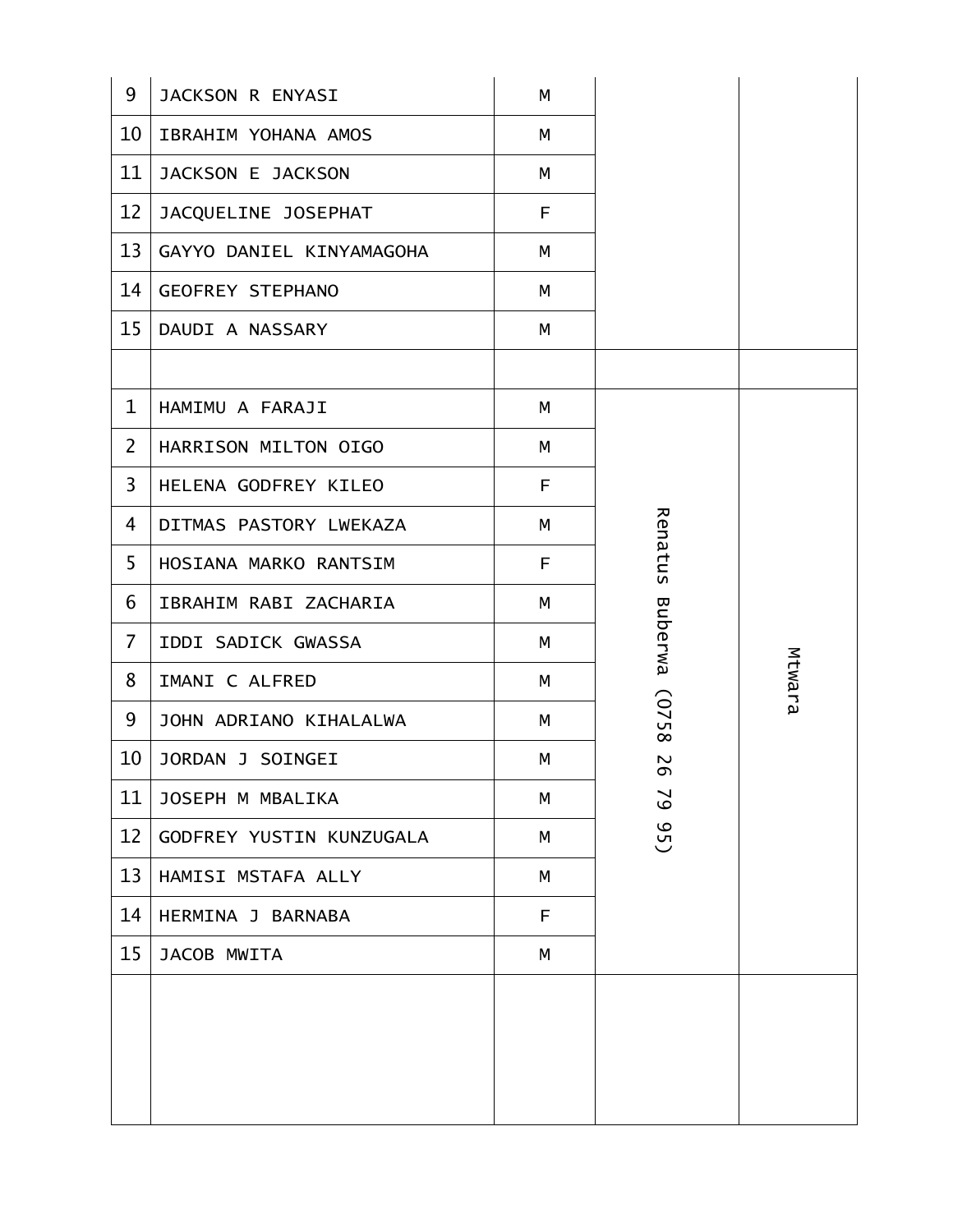| 1              | JAMAL HADJI MDEMU          | M |             |              |
|----------------|----------------------------|---|-------------|--------------|
| $\overline{2}$ | JAMES JULIUS JAMES         | M |             |              |
| $\overline{3}$ | JANE E NGEREZA             | F |             |              |
| 4              | JASMIN IQBAL KHAN          | F |             |              |
| 5              | JOJINATHA JULIUS BEHUTA    | F | Levina      |              |
| 6              | JONATHAN W MGONJA          | M |             | Ilala        |
| $\overline{7}$ | JOSEPHINE LAZARO ALPHONSE  | F | Assenga     | $\mathbf{I}$ |
| 8              | JOVINATHA ALINDA CLEOPHACE | F |             | Dar          |
| 9              | JUSTINE JOHN OGOTI         | М | 6890)       | 6S           |
| 10             | KASSIM MUSSA               | М | 444         | salaam       |
| 11             | FAUSTUS S. REGINALD        |   |             |              |
| 12             | JOHN ABDWELI ILOMO         | M | <b>100)</b> |              |
| 13             | JOSHUA J MHINA             | М |             |              |
| 14             | <b>JUMA I KULUNGE</b>      | М |             |              |
| 15             | JUSTINE MERODACK NYEMELE   | M |             |              |
|                |                            |   |             |              |
| $\mathbf{1}$   | JUMA KABOTA                | M |             |              |
| $\overline{2}$ | KASHE MARCO KUNEKU         | M | 공           |              |
| 3              | KELVIN L MKONYI            | M | ц.<br>11    |              |
| 4              | KIBWANA SIMTITU            | М |             | Ilala        |
| 5              | SHAFII J MUSSA             | М | Magesa      | -Dar         |
| 6              | KRISPINA K PETER           | F |             |              |
| 7              | LAZARO H MAGEMBE           | M | (0787       | <b>GS</b>    |
| 8              | LILIAN AUGUSTINO KIEGEZO   | F | 36          | maan         |
| 9              | KHALID MOHAMED NJELENJE    | М | 36          |              |
| 10             | <b>OSCAR KOMBA</b>         | М | 50)         |              |
| 11             | <b>LAZARO GERALD</b>       | М |             |              |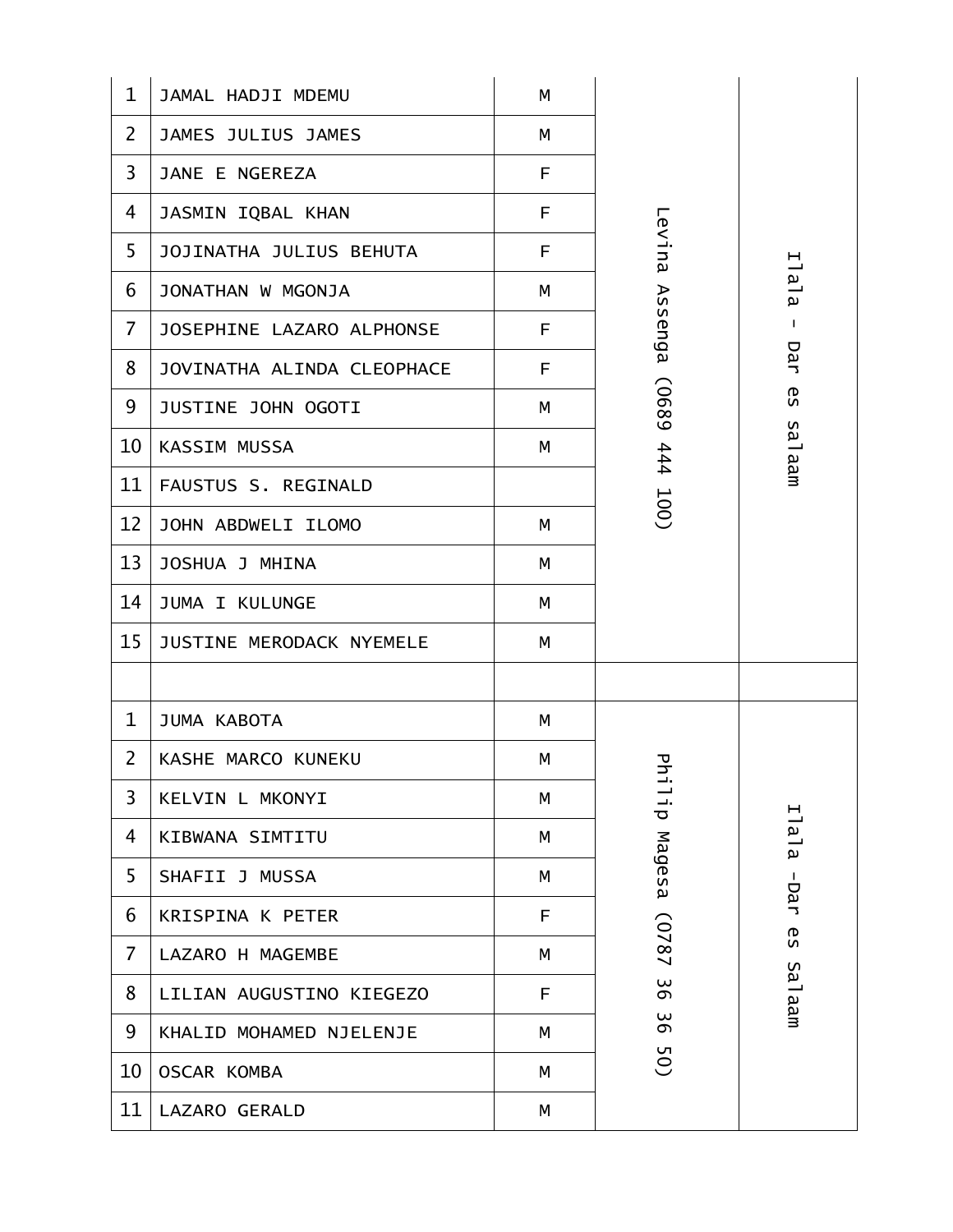| 12             | SALVATORY NSANDO MATINGA | M  |                                  |        |
|----------------|--------------------------|----|----------------------------------|--------|
| 13             | MASHAURI JACOBO          | M  |                                  |        |
| 14             | MATHIAS C NGOMBE         | M  |                                  |        |
| 15             | CHACHA MARO MARYENYA     | M  |                                  |        |
|                |                          |    |                                  |        |
| $\mathbf{1}$   | MADUHU M MAIGE           | М  |                                  |        |
| $\overline{2}$ | MARCO CHARLES SANGA      | M  |                                  |        |
| 3              | MARCO W NDOGOSA          | M  |                                  |        |
| 4              | MARTHA ABDALAH MASSAWE   | M  |                                  |        |
| 5              | MGESI STEPHEN CHACHA     | F  | <b>Daudi</b>                     |        |
| 6              | MUDI J LYAMBI            | М  |                                  |        |
| $\overline{7}$ | MUSSA H MSHANA           | M  | Ikera                            |        |
| 8              | MUSTAPHA R NADENGU       | М  | (0684                            | Mtwara |
| 9              | NASHON MAGIGE MASIRORI   | M  |                                  |        |
| 10             | STELLA M SESE            | F. | $\overline{0}$<br>$\overline{5}$ |        |
| 11             | MARTHA MATHEW SICHONE    | F. | 12)                              |        |
| 12             | <b>ERASTO MKALIPE</b>    | M  |                                  |        |
| 13             | MIHA PETER               | F  |                                  |        |
| 14             | MOHAMMED KOPPA           | М  |                                  |        |
| 15             | DANIEL W MATIKU          | M  |                                  |        |
|                |                          |    |                                  |        |
|                |                          |    |                                  |        |
|                |                          |    |                                  |        |
|                |                          |    |                                  |        |
|                |                          |    |                                  |        |
|                |                          |    |                                  |        |
|                |                          |    |                                  |        |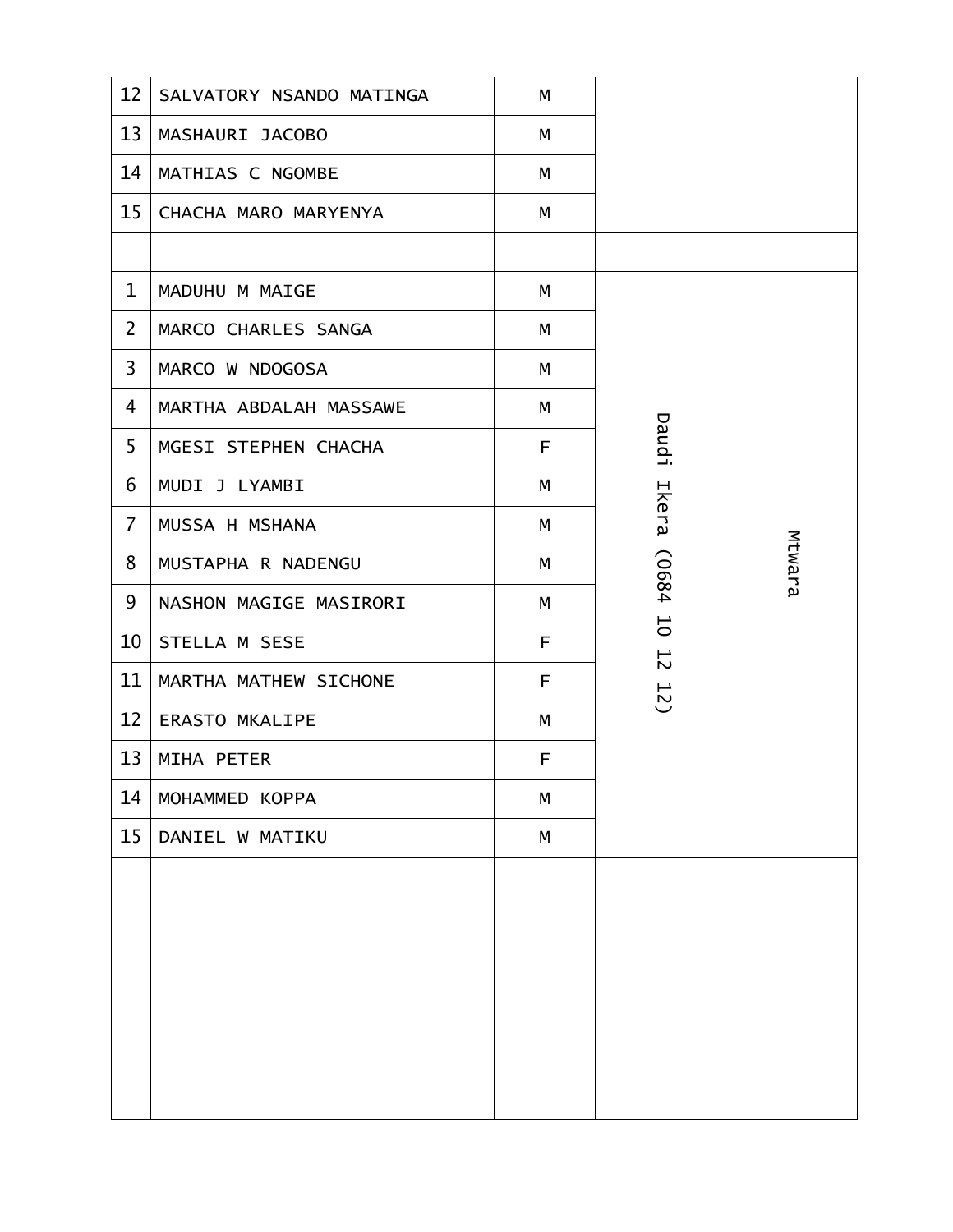| $\mathbf 1$    | NOELY HERIELI MBOIYO      | M |                     |        |
|----------------|---------------------------|---|---------------------|--------|
| $\overline{2}$ | NURIA C ONING'O           | F |                     |        |
| 3              | OMARI J KIFULA            | М |                     |        |
| 4              | OMARY I MURIRO            | M |                     |        |
| 5              | OSCAR LAZARO MSUVA        | M | <b>Daniel</b>       |        |
| 6              | PASCHALINA M ETLAWE       | F |                     |        |
| $\overline{7}$ | PASKALINA SHAURI AWET     | F | Sarungi             |        |
| 8              | PATRICK GUSTAF MGEDZI     | М |                     | Mwanza |
| 9              | NDARO MISANA BWIMBO       | М | (0682               |        |
| 10             | MOSES B KISASE            | M | 030                 |        |
| 11             | MUSSA MAABAD ALI          | M |                     |        |
| 12             | NABILA G. ALARAKHIA       | F | 111                 |        |
| 13             | <b>NASIBU SHABAN</b>      | M |                     |        |
| 14             | NEMAMAYAI OLORWAS NEGARRI | F |                     |        |
| 15             | NYEMBO J NYEMBO           | M |                     |        |
|                |                           |   |                     |        |
| $\mathbf{1}$   | PROSPER N. MAPUNDA        | M |                     |        |
| $\overline{2}$ | RAFAILA A. SHIRIMA        | F | ⋗                   |        |
| 3              | RAMADHANI S. RAMADHANI    | М | dam                 |        |
| 4              | RAMSO A CHANDI            | М | Makame              |        |
| 5              | RAPHAEL P GAMBAGO         | M |                     |        |
| 6              | RAYMOND C. SIMWIMBA       | M | (0717               | Ruvuma |
| 7              | REGINA A. NDEKILE         | F |                     |        |
| 8              | REVOCATUS F. ANDREW       | М | $\frac{8}{2}$<br>27 |        |
| 9              | NANCY M MWAIHOLA          | F | 33)                 |        |
| 10             | NICE VENDELINE TAIRO      | F |                     |        |
| 11             | KONDORO JAMES ZACHARIA    | М |                     |        |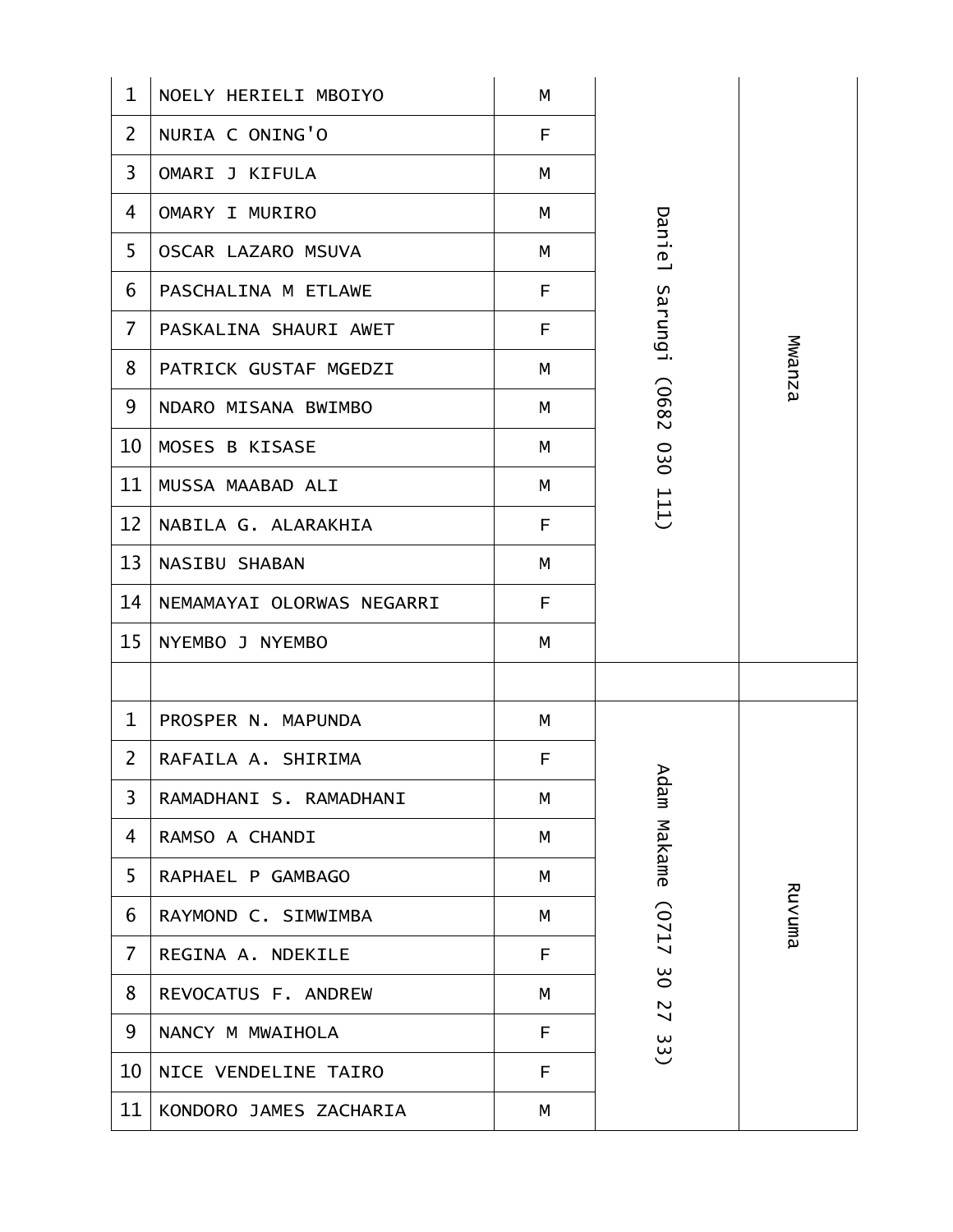| 12             | OWEN SIMON HOJA        | M |                   |        |
|----------------|------------------------|---|-------------------|--------|
| 13             | PERUTH L JULIUS        | F |                   |        |
| 14             | RAHMA TUPA RAJABU      | F |                   |        |
| 15             | ELISHA J PALLANGYO     | M |                   |        |
|                |                        |   |                   |        |
| $\mathbf 1$    | SALEHE A SAIDI         | M |                   |        |
| $\overline{2}$ | SAMAHA N SIRILI        | F |                   |        |
| 3              | SAMUEL GIDEON MWINAMI  | М |                   |        |
| 4              | SAMWELI I MARUMBO      | M |                   |        |
| 5              | SANDE F KAMPAYANA      | M | Musa              |        |
| 6              | SASI MALIMI MALEKA     | M | 픈                 |        |
| $\overline{7}$ | SHADRACK J NYANGORE    | M | Musa              |        |
| 8              | SOLOMON J MWANGUNGURU  | М |                   | Arusha |
| 9              | <b>OLENSI D CHEYO</b>  | м | (0625             |        |
| 10             | PASKAL KASMIL NDIKWIKI | M | <b>755</b>        |        |
| 11             | RAJABU H. RAJABU       | M | 011)              |        |
| 12             | ROBERT GEMBE MARCELY   | M |                   |        |
| 13             | SAID M SAID            | M |                   |        |
| 14             | SALAMA N NUNDA         | F |                   |        |
| 15             | FRANK MARTIN LEWERI    | M |                   |        |
|                |                        |   |                   |        |
| 1              | SUBIRA SADIKI CHUWA    | F |                   |        |
| $\overline{2}$ | TITUS SUNYANGE         | M | Ado1f Mi          |        |
| 3              | TUMAIN A MASANILO      | М |                   | Arusha |
| 4              | TUMAINI FAUSTINE TLESO | М | 1unga<br>  71 08) |        |
| 5              | VENANCE JOHN LUGOMELA  | M |                   |        |
| 6              | WILLIAM J GINANASI     | M | (0754)            |        |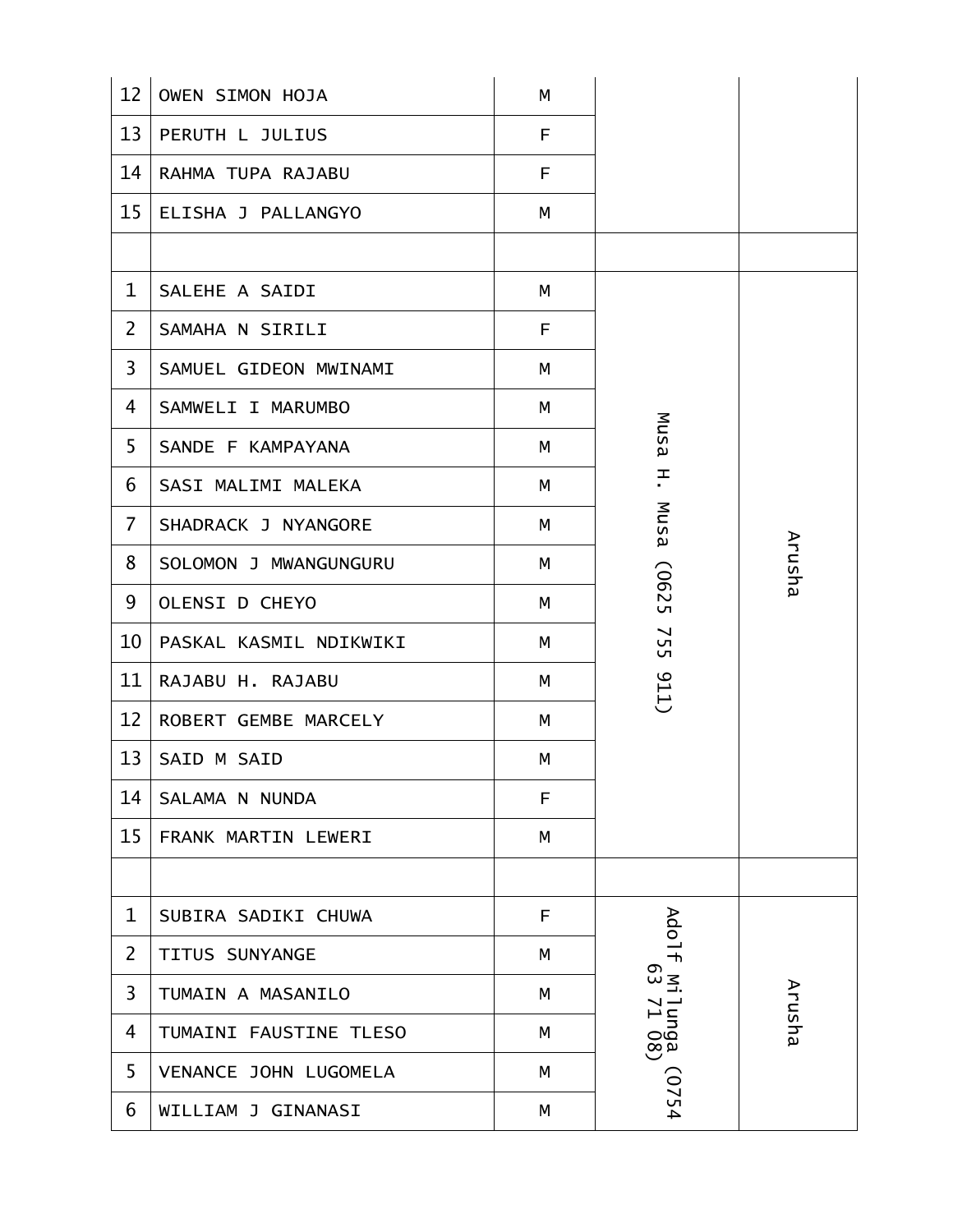| $\overline{7}$  | YOVITA ZACHARIA GWOMA   | F |          |           |
|-----------------|-------------------------|---|----------|-----------|
| 8               | YUSTA BENJAMIN SAUSI    | F |          |           |
| 9               | PAULSON E CHACHA        | M |          |           |
| 10              | QUEEN SAULI             | F |          |           |
| 11              | MADUA R AMRI            | M |          |           |
| 12              | SHABANI M KAWAMBWA      | M |          |           |
| 13              | SHADIA T. RWABUDONGO    | F |          |           |
| 14              | KIMALI NTENWA           | М |          |           |
| 15 <sup>1</sup> | HANIPHA JUMA AMRI       | F |          |           |
|                 |                         |   |          |           |
| $\mathbf 1$     | YUSUPH S MUSTAPHA       | M |          |           |
| $\overline{2}$  | SIMON J HAULE           |   |          |           |
| $\overline{3}$  | MAGRETH O HUSSEN        | F |          |           |
| 4               | STEPHANO ISAKWISA NDILE | М |          |           |
| 5               | RITHA A ISAAY           | F | Adam     |           |
| 6               | ROGATH O JENGELA        | F | Makame   |           |
| $\overline{7}$  | PATRISIA C MWANGAMILO   | F |          |           |
| 8               | PETRO M SLAA            | М | G<br>↘   | Mtwa<br>ℸ |
| 9               | SARAH BENEDICTO KAJEMA  | F | 17       | ρJ        |
| 10              | SELEMANI F FUNDI        | M | 3O<br>27 |           |
| 11              | TAJIRUNA A HONGO        | M | 33)      |           |
| 12              | SIA MINJA               | F |          |           |
| 13              | SIMONSTONE E KADILI     | M |          |           |
| 14              | SUNDAY C NICODEMU       | М |          |           |
| 15              | VICTOR STEPHANO         | M |          |           |
|                 |                         |   |          |           |
|                 |                         |   |          |           |